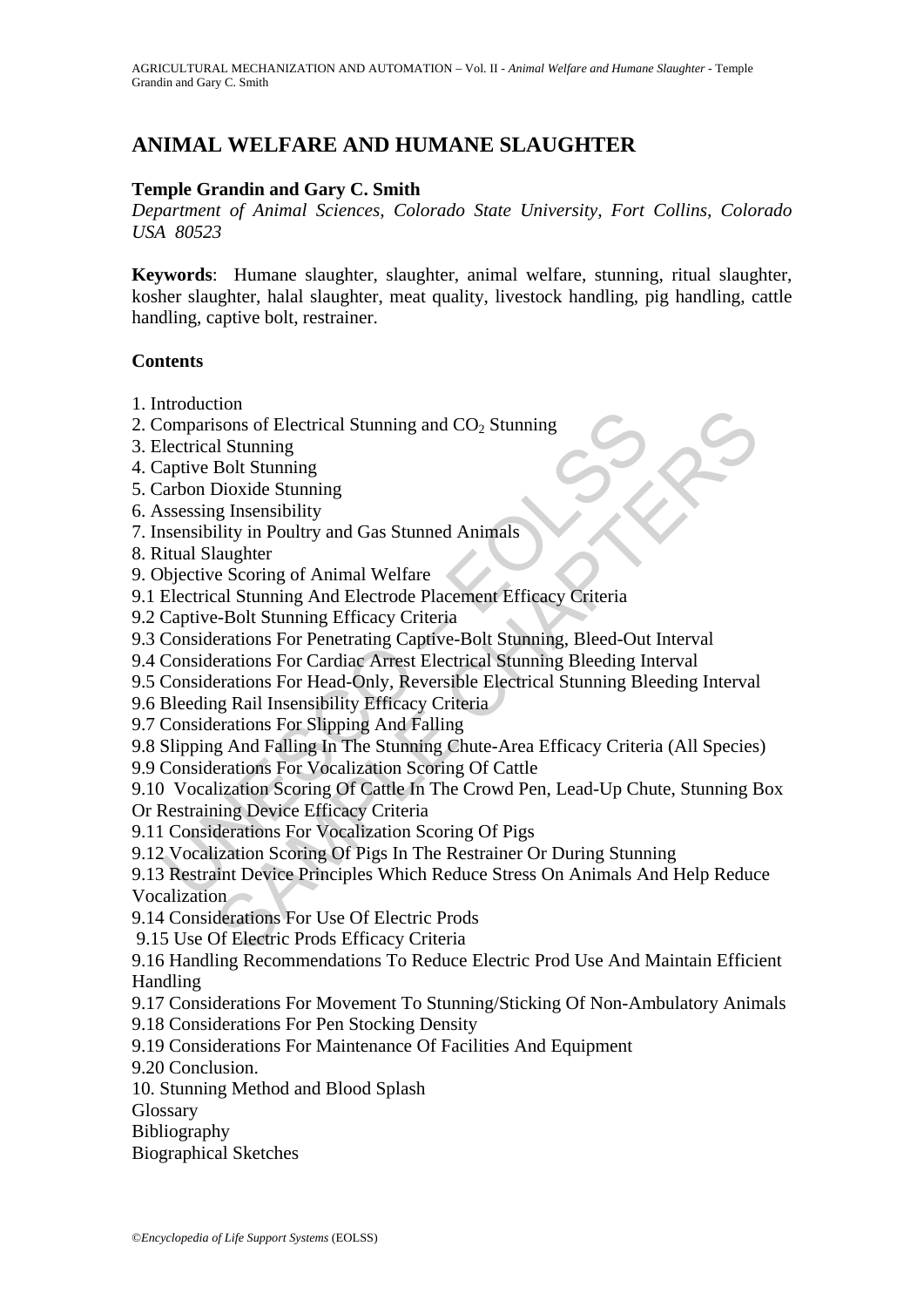### **Summary**

ning equipment must be kept well maintained and be operated c<br>slaughtering should be monitored at the following critical control<br>gh welfare standard, 1) stunning efficiency on the first attempt,<br>bleed rail, 3) Percentage o When captive bolt or electrical stunning is applied correctly it will instantaneously render the animal insensible to pain prior to slaughtering procedures. To render the animal instantly insensible with electrical stunning the current must pass through the brain. Carbon dioxide anesthesia of pigs does not cause instantaneous insensibility, but the onset of anesthesia is probably peaceful for certain genetic types of pigs and may be distressful to others. Concerns about animal welfare are increasing worldwide. The use of stunning to render animals insensible to pain is required in many industrialized countries. Proper application of the chosen stunning method will help prevent meat quality problems. Careful and calm handling of the animals will prevent bruises and maintain high meat quality. The ritual slaughter methods of Jews and Muslims are also discussed. To maintain good animal welfare, animals must be handled carefully and stunning equipment must be kept well maintained and be operated correctly. Stunning and slaughtering should be monitored at the following critical control points to maintain a high welfare standard, 1) stunning efficiency on the first attempt, 2) Insensibility on the bleed rail, 3) Percentage of animals that vocalize (moo, bellow, grunt or squeal) during handling and stunning, 4) Percentage prodded with an electrical goad and 5) Percentage that fall down. Animals that have been stunned correctly should not show any of the following signs of sensibility, righting reflex, eye blinking, rhythmic breathing, vocalization, corneal reflex or respond to a pinch. When hanging on the bleed rail the head should hang straight down and be limp and floppy. Movements of the limbs should be ignored.

## **1. Introduction**

quipment must be kept well maintained and be operated correctly. Stunning should be monitored at the following critical control points to maintained and be monitored at the following critical control points to maintarial, Concern for animal welfare is a major consideration in meat production and is based upon the belief that animals can suffer. Welfare may be considered in terms of the subjective experiences of animals (measured using behavioral testing) or in terms of biological functioning (measured using reactions to stress including plasma levels of stress hormones as well as heart rate and brain levels of neurotransmitters). Meat consumers are increasingly demanding that animals be reared, handled, transported and slaughtered using humane practices. Public pressure for increased protection and welfare of animals comes primarily from people in largely urbanized populations, is inversely related to the proportion of a population that is engaged in agriculture and is increasing in importance throughout the world. Concern about the welfare of animals is contingent on people believing that animals, if improperly cared for or mistreated, can experience pain and suffering.

The most important factor determining whether a slaughter plant has good or bad animal welfare practices is the attitude of management personnel. During the first author's 25 year career, she has observed that the plants that have good handling and stunning practices have a top manager who "cares" about animal welfare; as upper-management personnel change, handling and stunning improve or decline, depending largely upon the attitude of the new person. The best facilities and the latest technology make handling livestock easier but they do not make the manager; and until the owner or manager is convinced that proper handling practices pay off economically, it is unlikely that employees will follow procedures day-in and day-out. The manager that is most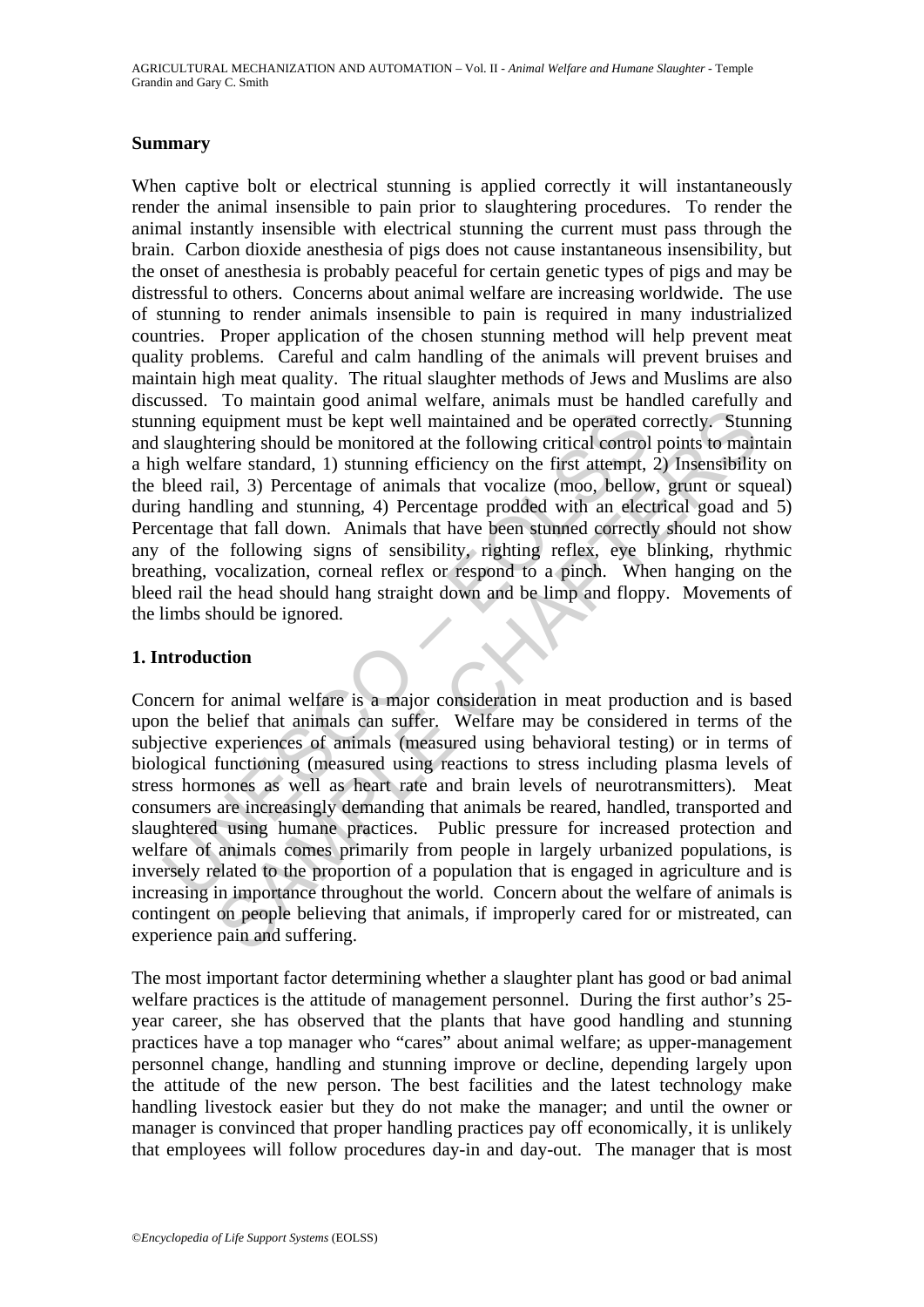effective in maintaining high humane standards is involved enough in day-to-day operations to know and care, but not so involved that he or she becomes numb and desensitized.

Below are some tips for handling pigs. (a) Pigs will follow other pigs, so it's best to move small groups of pigs rather than single pigs. (b) Large groups (more than 15 pigs) are more difficult to direct and move than several small groups. (c) Plan ahead to allow appropriate time and set the route before you begin, making sure there is only one way for the pigs to go. (d) Move pigs in a slow, steady and calm manner. (e) Use paddles and sorting panels to move pigs rather than using electric prods. (f) Use the animal's flight zone to your advantage; because pigs can see in a wide range on either side, solid walls keep the animal's focus in front. (f) Pigs will explore as they go; they will investigate unique lighting, smells, surfaces, sounds and other animals. (g) On farms, touching pigs every day is a good idea but make sure each experience is positive. (h) Some genetic types of pigs tend to be more fearful of humans than others; so, genetics (selection for calm, easy-going types) is important. Ultra lean hybrid pigs tend to display higher incidences of blood-splash and broken backs during slaughter and that those problems are especially evident in large, double-muscled pigs. Solving the problem will require changing genetics.

Some cattle handling systems work like well-oiled machines, while others bog down with cattle that constantly balk and turn around. There are usually three basic problems in crowd-pens and chutes: (a) Distractions, such as a chain hanging down in the chute entrance, that cause balking. (b) Poor handling methods, like overloading the crowdpen with too many cattle. (c) Layout mistakes in the crowd-pen and chute.

thing pigs every day is a good idea but make sure each experience genetic types of pigs tend to be more fearful of humans than (<br>exception for calm, easy-going types) is important. Ultra lean hy<br>lay higher incidences of bl igs every day is a good idea but make sure each experience is positive.<br>tic types of pigs tend to be more fearful of humans than others; so, gene<br>for calm, easy-going types) is important. Ultra lean hybrid pigs ten<br>ther in When an animal welfare problem occurs in a plant, the cause of the problem must be determined. If the cause of the animal welfare problem is properly diagnosed, it will be easier to correct the problem. Critical to the process is identifying which of the following items is causing the problem: (1) Lack of supervision and training of employees. (2) Poor maintenance of stunning equipment, restraint systems, gates and other animal handling equipment (slick floors are a common maintenance problem). (3) Distractions that make animals balk and refuse to move (for example, inadequate lighting, air blowing toward approaching animals or animals being able to see people up ahead). (4) Condition of animals arriving at the plant. (It is difficult to humanely handle weak debilitated animals that are non-ambulatory. Pigs with an overly excitable temperament, that balk at minor things, create handling problems; these problems are often worse in very lean pigs. Producers should walk in their finishing pens and induce pigs to flow around them every day. This trains the pigs to quietly get up and move in the desired direction; only 10 or 15 seconds per pen per day, for the entire finishing period, is required to accomplish such training.) (5) Design problems with equipment. (Before going to the expense of changing equipment, items 1, 2, 3 and 4, above should be ruled-out as causes of the problem). A common design problem, that can create problems with animal handling, is a beef stunning box that is too wide.

Preslaughter stunning should render animals insensible to pain (unconscious) and that welfare perspectives have also made it imperative to ensure that animals do not suffer needlessly during slaughter; stunning methods must provide assurance that adverse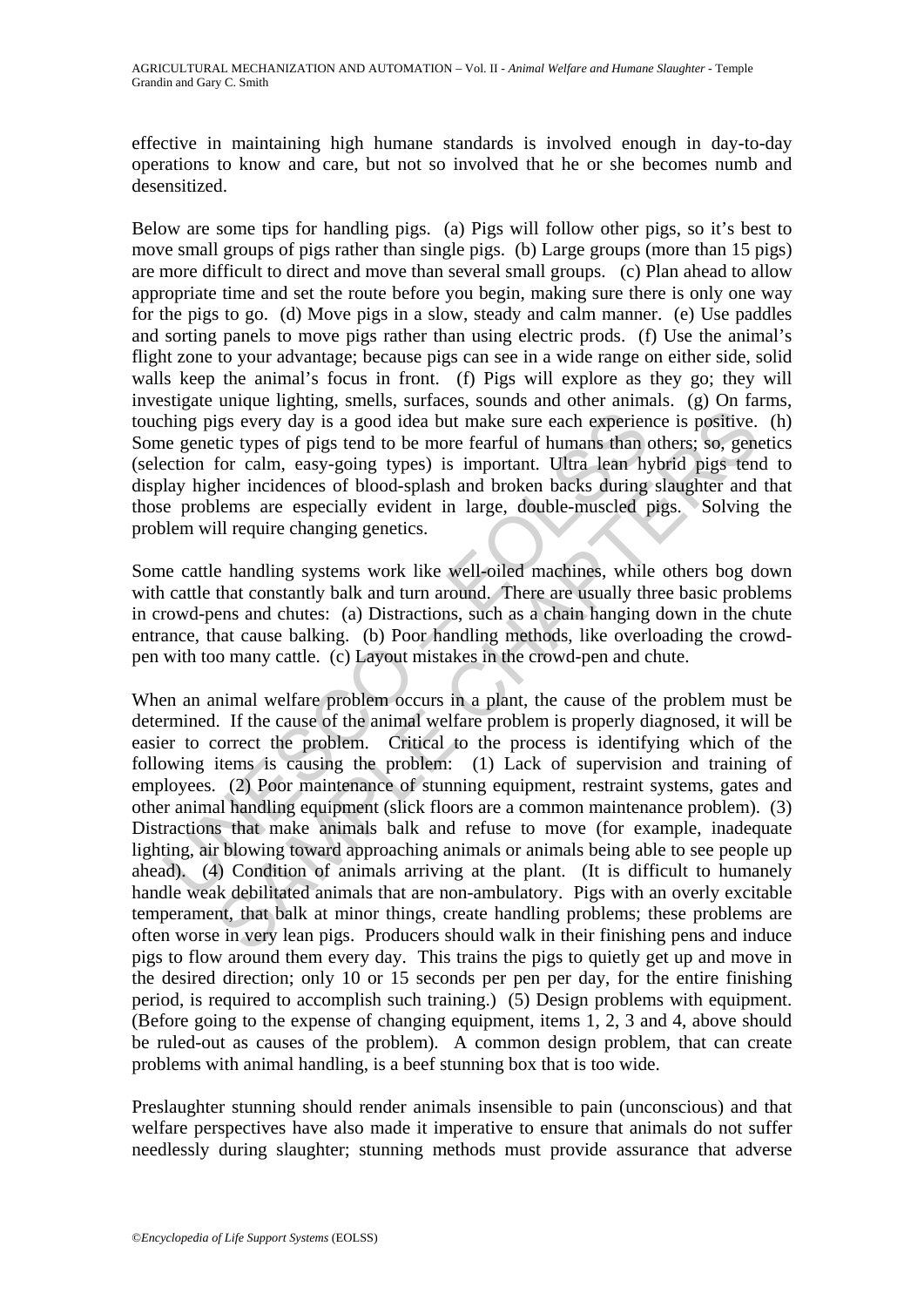effects (blood-splash, fractures and PSE meat) are avoided. Scientists can look at EEG's (brainwaves) to determine if a stunning procedure induces insensibility (unconsciousness). Research at CSIRO in Australia used Fourier techniques to evaluate pre-stun and post-stun electroencephalograms (EEG) of adult cattle stunned with electricity or by use of a captive-bolt device and concluded that such procedure can be used to provide objective evidence of changes in the EEG signals following stunning to assess the effectiveness and humaneness of various stunning procedures.

When electric stunning is used an electric current is passed through the brain to induce instantaneous insensibility. When  $CO<sub>2</sub>$  stunning is used the pigs are lowered into a pit containing 90 percent  $CO<sub>2</sub>$  (carbon dioxide) gas. A captive bolt gun induces insensibility by shooting a steel bolt at high velocity into the brain. The bolt retracts and is reset for the next animal.

## 2. Comparisons of electrical stunning and  $CO<sub>2</sub>$  stunning

In the European Union, the Council Directive 93/119/C states that all animals destined for meat consumption must be rendered insensible instantaneously and remain insensitive to pain until there is a complete loss of brain responsiveness due to bleed out. This is the main concern when the suitability of a stunning method is analyzed from an animal welfare point of view. Internationally, the two most commonly used methods for commercial pre-slaughter stunning of pigs are electrical stunning and  $CO<sub>2</sub>$ anesthetization.  $CO<sub>2</sub>$  stunning is used more and more but electrical stunning is still widely used with the arguments for choice of method related to animal welfare and meat quality.

**Example 15** and CO<sub>2</sub> stunning and CO<sub>2</sub> stunning<br>the European Union, the Council Directive 93/119/C states that a<br>meat consumption must be rendered insensible instantanee<br>mative to pain until there is a complete loss of **Example 18 and CO**<sub>2</sub> stunning and CO<sub>2</sub> stunning<br>
pean Union, the Council Directive 93/119/C states that all animals dest<br>
consumption must be rendered insensible instantaneously and rer<br>
to pain until there is a comple The physiological effect of the two most commonly used methods of pig stunning differs.  $CO<sub>2</sub>$  anesthetization results in a lowering of the blood pH (makes blood more acidic) which leads to loss of consciousness. The electric current used in electrical stunning produces an epileptiform activity in the brain leading to unconsciousness without a simultaneous lowering of the blood pH. Electrical stunning will, on the other hand, be followed by an acute fall of the muscle pH due to the powerful activation of the glycolysis in the muscles. Glycolysis is the process that a muscle uses to "burn" energy stored in its cells. Individual differences, among animals, in the stress response are important in welfare issues; slaughter poses particular problems and neurophysiology has provided objective criteria to assess the effectiveness of electrical stunning.

The current methods of stunning such as electric stunning and  $CO<sub>2</sub>$  exposure, are designed to induce physiological changes in the animal's brain so as to render it insensitive before slaughter. Both electrical stunning and  $CO<sub>2</sub>$  stunning lead to lowering of muscle pH and increase the rate of postmortem muscle glycolysis in pigs due to increased muscle activity. Low muscle pH and pork which drips water is associated with poor quality pork which is pale, soft and exudative (watery). This pork may have a quality defect called PSE. Dutch and German researchers found that PSE incidence increases after use of electrical stunning whereas  $CO<sub>2</sub>$  stunning reduces incidence of PSE pork.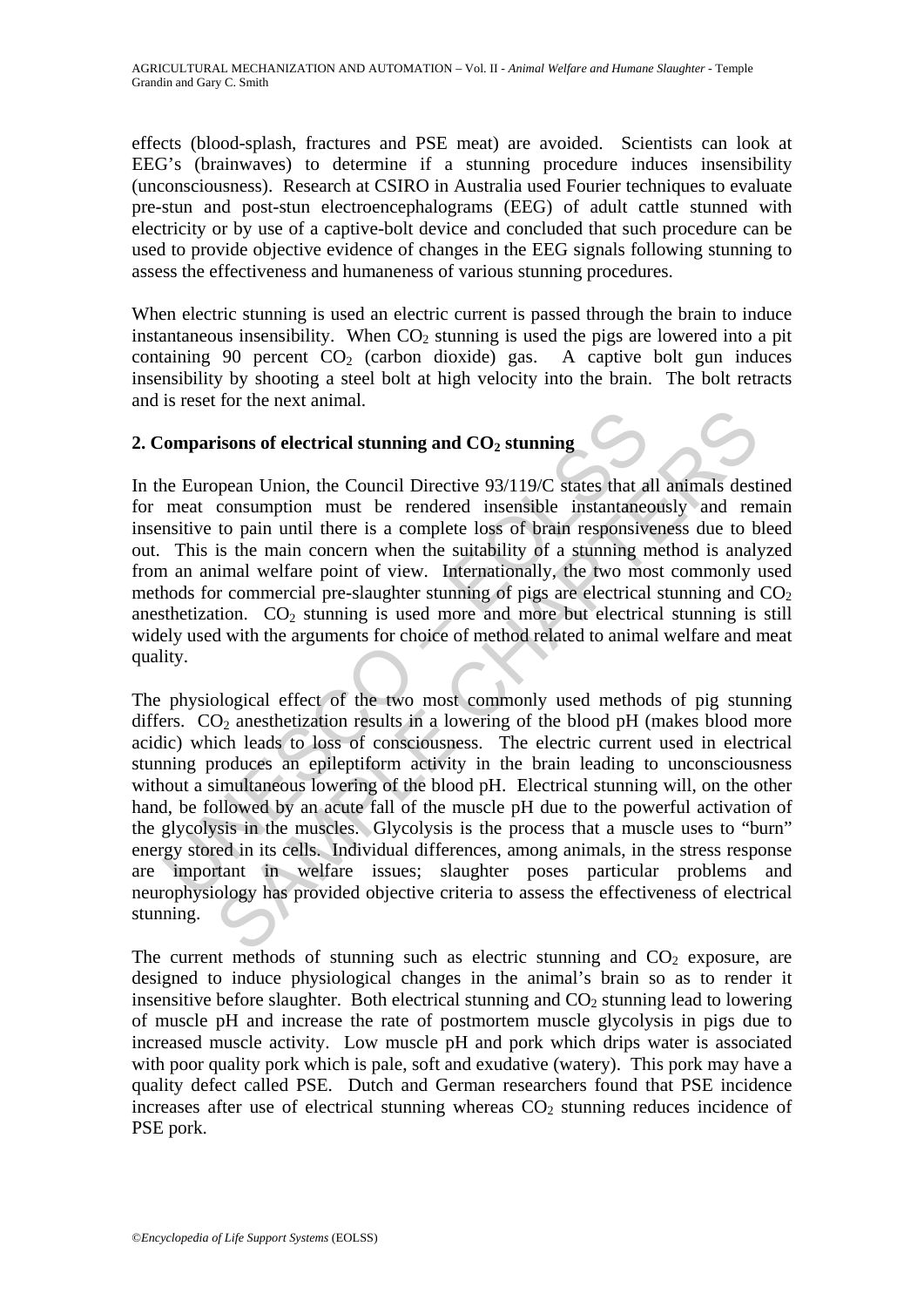Comparisons of unstunned/unrestrained slaughter to both electrical stunning and  $CO<sub>2</sub>$ stunning of pigs in Brazil concluded that: (a) Any stress placed upon pigs immediately before slaughter should be avoided. (b) The relatively high glycolytic rate of unstunned/unrestrained animals highlights the need for care in handling swine in the period immediately prior to slaughter. (c) Muscle pH was higher and water-holding capacity was most desirable when pigs were  $CO<sub>2</sub>$  stunned, intermediate when pigs were electrically stunned, and least desirable when pigs were unstunned/unrestrained. When electrical stunning and  $CO<sub>2</sub>$  stunning of market pigs were compared, it was found that for pigs with similar genetic background (free from the Halothane gene) and with the same environmental exposure prior to stunning, electrical stunning resulted in twice the drip loss from the *longissimus* (loin) muscle with the same muscle pH and meat color. The Halothane gene is a recessive genetic defect in pigs which causes meat quality problems. Pigs which inherit two copies of this gene from both the sire and the dam will often have heart failure when they become stressed. Pigs which inherit one copy of this gene from one parent often have more PSE than pigs which are free of the Halothane gene.

often have heart failure when they become stressed. Pigs which<br>gene from one parent often have more PSE than pigs whic<br>othane gene.<br>urvey of Spanish abattoirs found a significant abattoir effect o<br>cityeness of stunning, w have heart failure when they become stressed. Pigs which inherit one cop-<br>from one parent often have more PSE than pigs which inherit one cop-<br>from one parent often have more PSE than pigs which are free of-<br>gene.<br>Of Span A survey of Spanish abattoirs found a significant abattoir effect on all indicators of effectiveness of stunning, whereas the stunning method had a significant effect only on the percentages of animals: (a) showing no corneal reflex or (b) showing either the absence of corneal reflex or the absence of rhythmic breathing were absent. Rhythmic breathing and a corneal reflex (response of the eye to touch) are indicators of return to sensibility. The proportion of animals that were unconscious and insensible was lower on exiting the  $CO<sub>2</sub>$  stunner than after electrical stunning (62 vs. 99 percent) The difference in the effectiveness of the two methods was probably due to equipment problems or poor management of  $CO<sub>2</sub>$  stunning. In well managed North American abattoirs using head to back cardiac arrest electric stunning less than 1 in 1,000 pigs exhibited a corneal reflex when cardiac arrest stunning is used where a 60 Hz electric current is passed through both the heart and the brain. Under commercial conditions,  $CO<sub>2</sub>$  stunning was less effective in terms of the rapid onset of insensibility in pigs which may have been due to the stop/start manual nature of the system which can lead to a certain variability in the time of exposure to the gas of the pigs in the different positions in the pit. After hoisting of the  $CO<sub>2</sub>$  stunned pigs, 13 percent in one plant and 33 percent in another plant had signs of recovery whereas the pigs stunned electrically did not show any signs of recovery on the bleeding rail. It was concluded that the administration of an electrical current with 220 volts and a frequency of 800 Hz spanning the brain, in combination with an electrical current with 110 volts and 50 Hz passing through the heart, was more effective than the  $CO<sub>2</sub>$  stunning system. The time of the exposure to the gas and the stun to stick interval must be regulated carefully in order to prevent the animals from regaining sensitivity after stun. Problems with return to sensibility can be eliminated by adequate time exposure to the gas. The differences in the efficiency of the two  $CO<sub>2</sub>$  stunners evaluated underlines the importance of correct management of the system.

A survey of four commercial pig abattoirs was conducted, two of which used an automatic electrical stunning system through which pigs rode on a chest belt with an automatically applied, head only electrical stunner, followed by head-to-chest electrical stunner and the other two plants which used a  $CO<sub>2</sub>$  stunning unit filled with 83 percent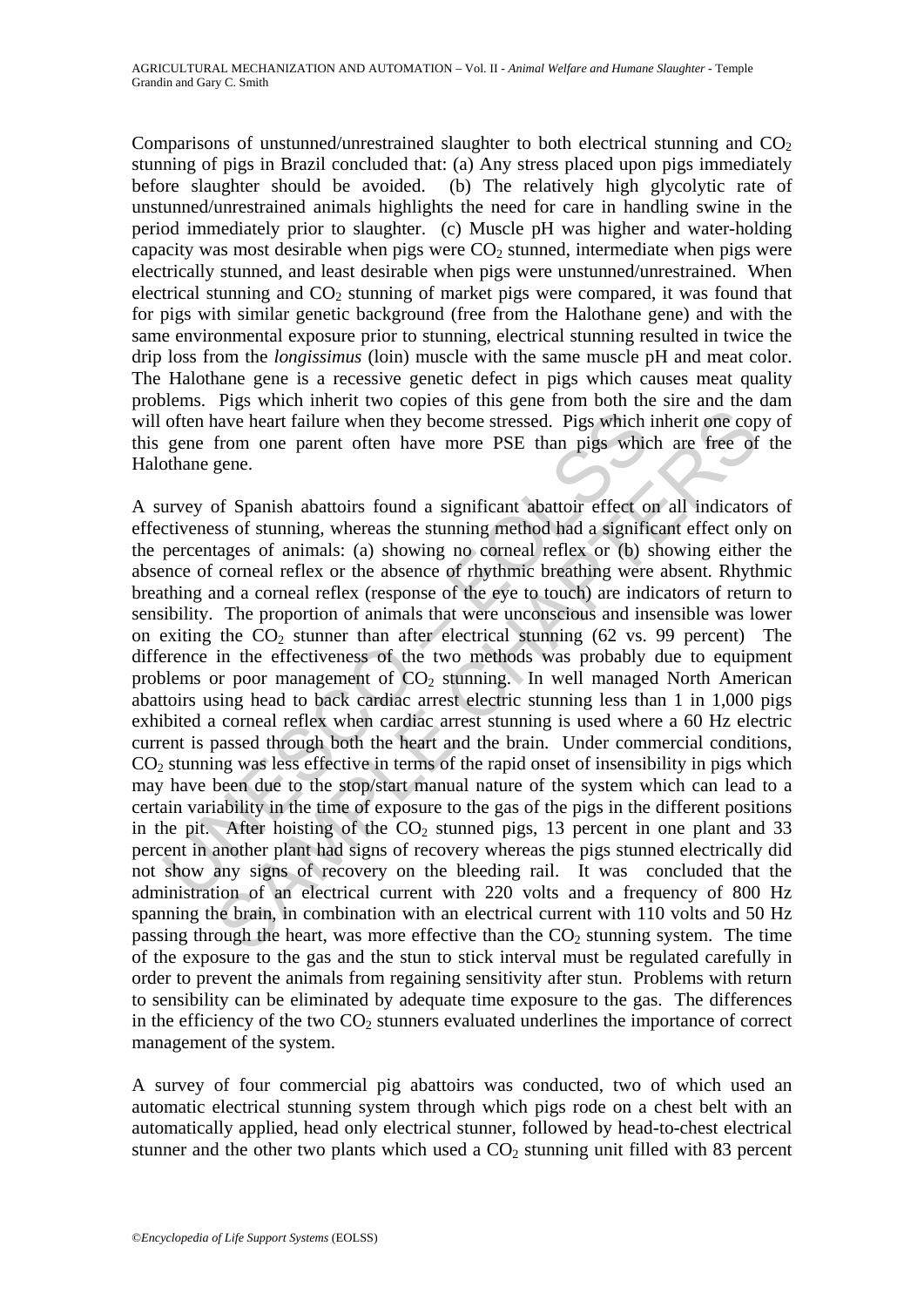CO2. There was a higher degree of muscle activity during the epileptic attack of electrically stunned pigs compared to gas-stunned pigs leading to a higher incidence of PSE meat in their carcasses. To induce unconsciousness, an electric stunner must induce a grand mal epileptic seizure similar to a person that has epilepsy. The results of several research studies showed an increased incidence (10 to 19 percent) of PSE in plants equipped with electrical stunning than in plants using  $CO<sub>2</sub>$  stunning (PSE incidence of 2 to 6 percent).

- -
- -
- -

## TO ACCESS ALL THE **25 PAGES** OF THIS CHAPTER, Visit: http://www.eolss.net/Eolss-sampleAllChapter.aspx

#### **Bibliography**

Anil M.H. and J.L. McKinstry. (1992) The effectiveness of high frequency electrical stunning in pigs. *Meat Science* **31**, 481-491 (Research to determine if stunning with higher frequencies induces insensibility).

**Visit:** http://www.eolss.net/Eolss-sampleAllChapture Visit: http://www.eolss.net/Eolss-sampleAllChapture (Visit: http://www.eolss.net/Eolss-sampleAllChapture is turning with higher orgraphy<br>
M.H. and J.L. McKinstry. (199 Visit: https://www.eolss.net/Eolss-sampleAllChapter.aspx<br>Visit: http://www.eolss.net/Eolss-sampleAllChapter.aspx<br>for the sample AllChapter as the sample of the same of the same of the same of the same of the same of the sa Forslid A. (1987) Transient neocortical, hipocampal and amygdaloid EEG silence induced by one minute inhalation of high concentration CO<sub>2</sub> in the swine. Acta Physiologica Scandinavica 130,1-10 (CO2 stunning is good from an animal welfare standpoint in purebred Yorkshire pigs which are free of the Halothane gene. This study did not examine the effects of  $CO<sub>2</sub>$  on Halothane stress positive pigs or pigs with the Hampshire Napole gene).

Grandin T. (1993) *Livestock Handling and Transport* CAB International, Wallingford, Oxon, United Kingdom. (Basic multi-authored text on livestock handling. Contains design information for slaughter facilities. This book will have a revised edition in the year 2000).

Grandin, T. (1994). Euthanasia and slaughter of livestock. *Journal of the American Veterinary Medical Association* . **204**, 1354-1360. (Reviews scientific studies on captive bolt stunning, electric stunning, CO<sub>2</sub> stunning and ritual slaughter. Contains an extensive reference list).

Grandin T. (1995). Restraint of livestock. Proceedings of the *Animal Behavior and the Design of Livestock and Poultry Systems* International Conference, Northeast Regional Agricultural Engineering Service, pp. 208-223. Cornell University, Cooperative Extension, Ithaca, New York, USA.

Grandin T. (1996). Factors that impede animal movement at slaughter plants. *Journal American Veterinary Medical Association*. **209**, 757-759 (Describes conditions that make animals balk and refuse to move such as drafts, shadows, sparkling reflections and seeing movement).

Grandin T. (1998). Objective scoring of animal handling and stunning practices in slaughter plants. *Journal of the Animal Veterinary Medical Association*. **212**, 36-39 (Reports on the surveys that were conducted to develop the objective scoring system described in this paper).

Gregory N.G. (1998). *Animal Welfare and Meat Science,* CAB International, Wallingford, Oxon, United Kingdom (Extensive reviews of the scientific literature on stunning many types of animals and has an extensive reference list. It also contains a chapter by T. Grandin on practical livestock handling).

Gregory N.G., and S.B. Wotton. (1984). Sheep slaughtering procedures. III. Head to back electrical stunning. *British Veterinary Journal* **140**, 570-575 (Scientific research on humane sheep stunning. Good explanation of cardiac arrest stunning).

Hoenderken, R. (1983). Electrical and carbon dioxide stunning of pigs for slaughter. In: *Stunning of Animals for Slaughter*. G. Eikelenboom (Ed.), pp. 59-63. Martinus Nijhoff Publishers, Boston (A classic